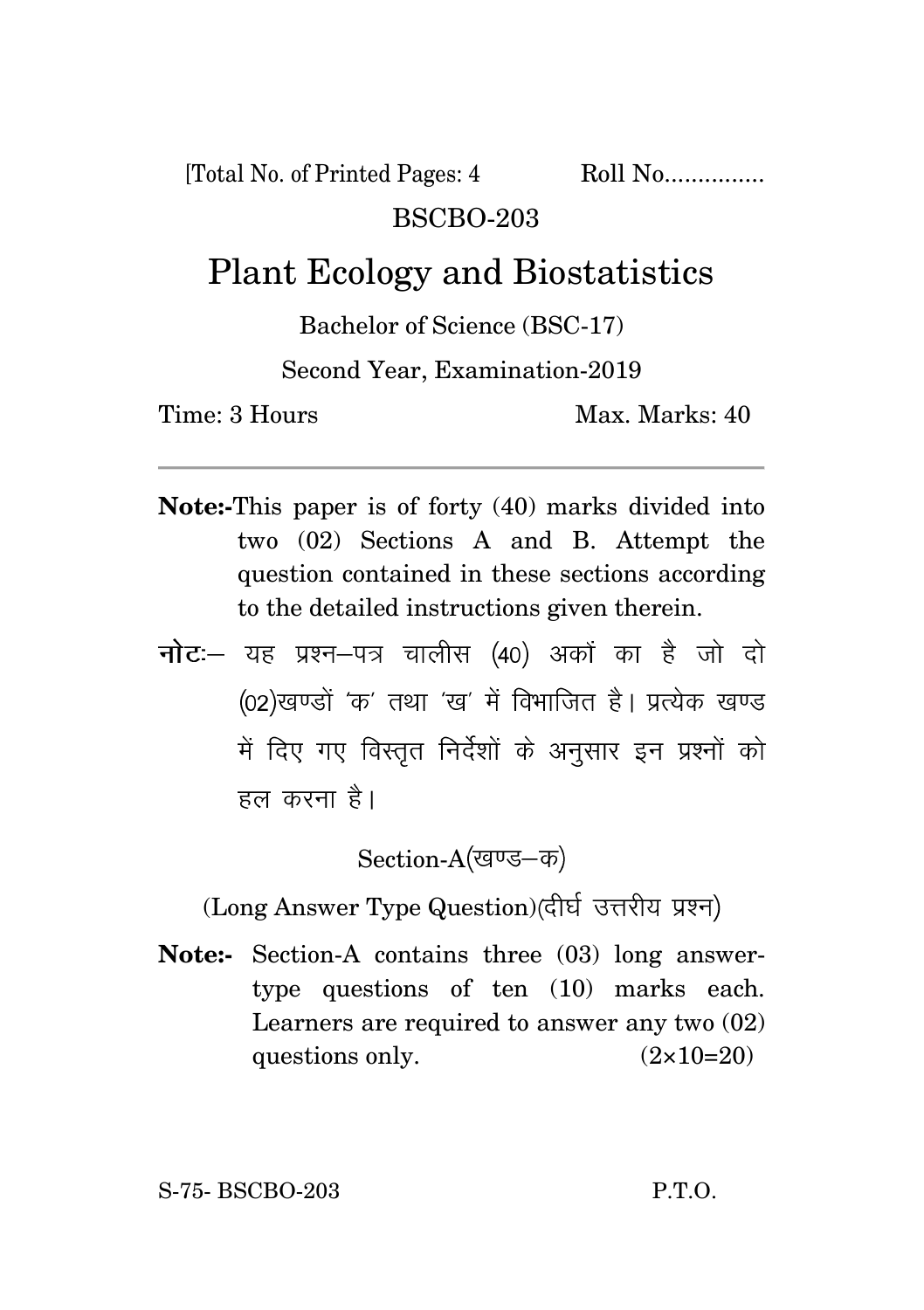- नोट: खण्ड 'क' में तीन (03) दीर्घ उत्तरीय प्रश्न दिये गये हैं। प्रत्येक प्रश्न के लिए दस (10) अंक निर्धारित हैं। शिक्षार्थियों को इनमें से केवल दो (02) प्रश्नों के उत्तर टेने हैं।
	- 1. Define remote sensing. Give a detailed account on application of Remote Sensing in Plant Ecology. सुदूर संवेदन को परिभाषित कीजिए। पादप पारिस्थितिकी में सुदूर संवेदन के उपयोगों का विस्तृत वर्णन कीजिए।
	- 2. What is an ecosystem? Describe the structure and function of various components of an ecosystem.. पारिस्थितिकी तंत्र क्या है? पारिस्थितिकी तंत्र के विभिन्न घटकों की संरचना एवं कायो का वर्णन कीजिए।
	- 3. Write detailed account on the following:
		- (i) Correlation and correlation coefficient
		- (ii) Chi-square  $(x^2)$  test

निम्नलिखित का विस्तृत वर्णन लिखिए।

- (क) सहसंबंध एवं सहसंबंध गणांक
- $({\rm x}^2)$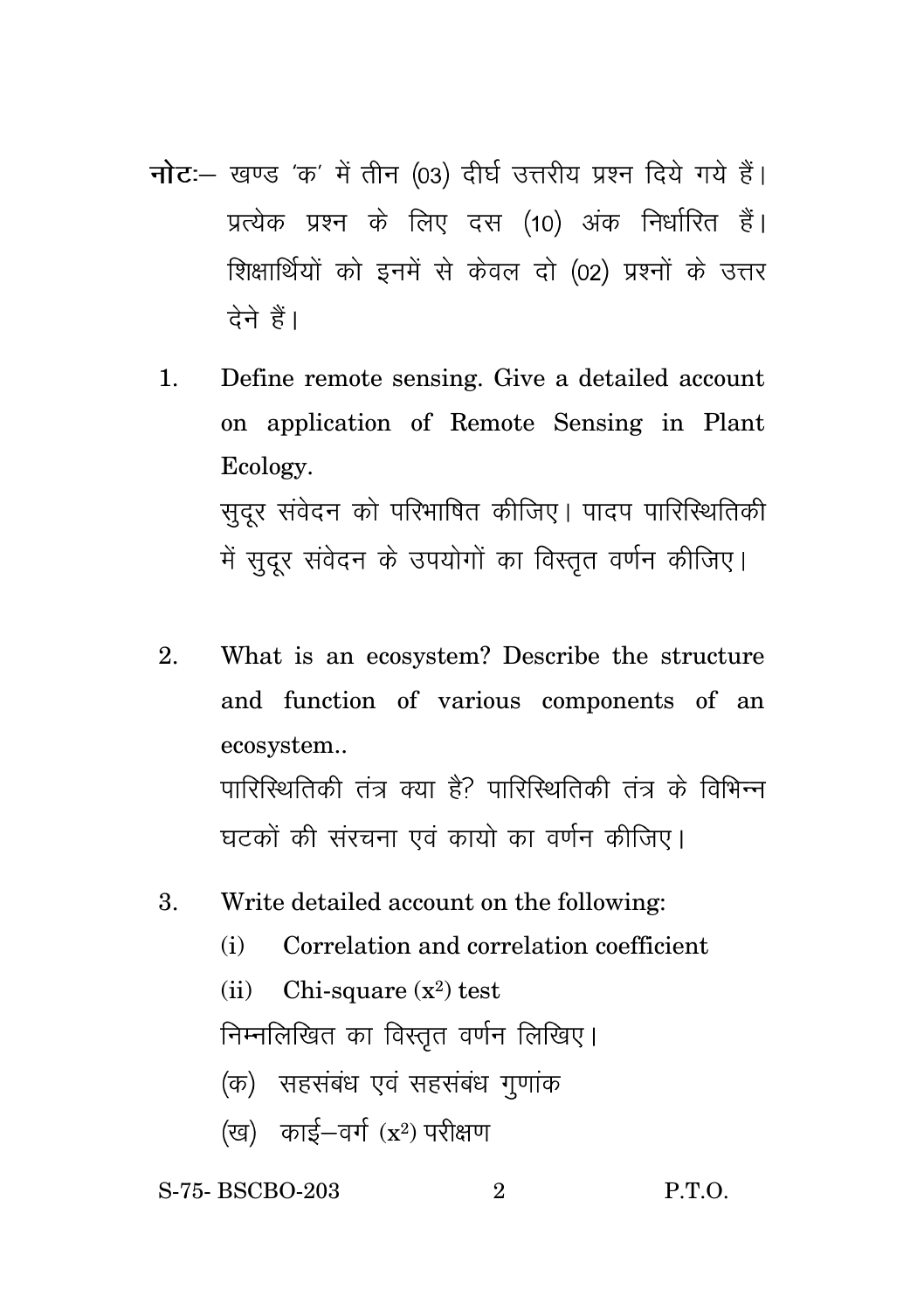Section-B (खण्ड-ख)

## (Short Answer Type Question)

(लघु उत्तरीय प्रश्न)

- **Note:-** Section-B contains six (06) short answer type questions of five (05) marks each. Learners are required to answer any four (04) questions only.  $(5 \times 4=20)$
- नोट :- खण्ड 'ख' में छह (06) लघु उत्तरीय प्रश्न दिये गये हैं। प्रत्येक प्रश्न के लिए पाँच (05) अंक निर्धारित हैं। शिक्षार्थियों को इनमें से केवल चार (04) प्रश्नों के उत्तर देने हैं।
- 1. Write short notes on any **two** of the following.
	- (i) Ecotypes (ii) Abiotic Components (iii) Acid rain निम्नलिखित म किन्हीं दो पर संक्षिप्त टिप्पणिया लिखिए। (क) पारिस्थितिकी प्ररूप (ईकोटाइप) (ग) अम्ल वर्षा (ख) अजैविक घटक
- 2. Differentiate between any **two** of the following.
	- (i) Primary productivity and secondary productivity.
	- (ii) Denitrification and ammonification.
	- (iii) Grazing and detritus food chain.